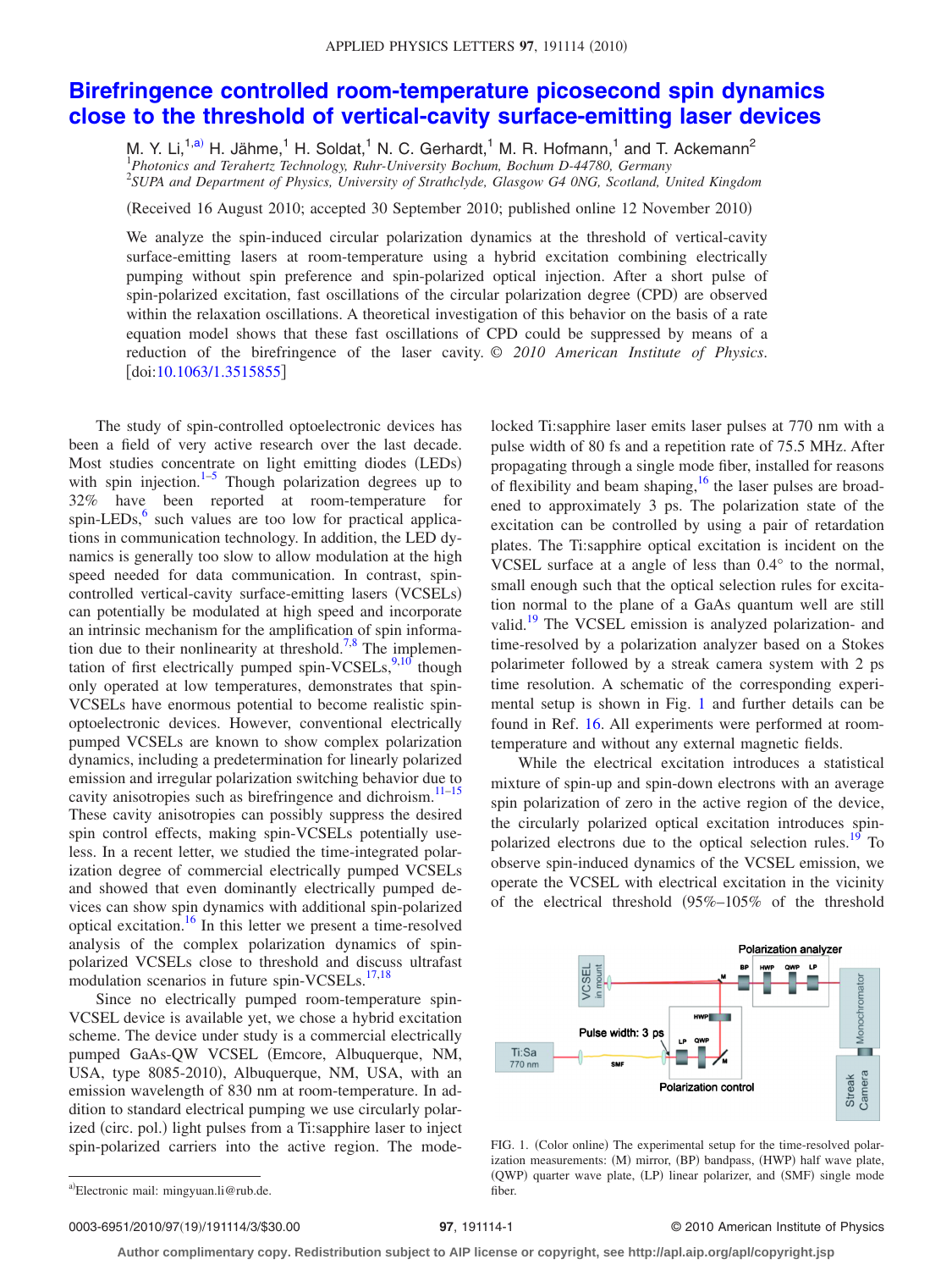<span id="page-1-0"></span>

FIG. 2. (Color online) CPD of VCSEL emission upon left (top) and right (bottom) circularly polarized optical excitation. The total intensity relaxation (red solid) is measured by the streak camera. The CPD (green dashed) is calculated from the intensities of left and right circularly polarized emission.

current without optical excitation) $^{20}$  $^{20}$  $^{20}$  and about 150 mW (photon density of  $6.8 \times 10^{15}$ /cm<sup>2</sup> per pulse) of additional circularly polarized optical excitation. Figure [2](#page-1-0) shows the dynamics of the total intensity (solid lines) and the calculated time-resolved circular polarization degree (dashed lines) under left (top) and right (bottom) circularly polarized excitation. The intensity dynamics exhibits a first pulse of 150 ps width. After about 900 ps, a weak second pulse appears and indicates the onset of relaxation oscillations. The nonzero background is due to spontaneous emission below lasing threshold. The dynamics of the circular polarization degree (CPD) differs considerably from the intensity dynamics: It exhibits a fast oscillation on a time scale shorter than 100 ps which corresponds to an oscillation frequency higher than 10 GHz within the first intensity peak. The peak CPD values reach about 10%. The first peak of the CPD is determined by the handedness of the excitation polarization: with a left circularly polarized optical excitation the first peak of the CPD is negative, i.e., the output emission is also left circularly polarized. After approximately 50 ps the CPD flips to a positive peak, the output emission is right circularly polarized. In contrast, the first peak of the CPD with right circularly polarized optical excitation is positive and changes its sign 50 ps later. In both cases, the dynamics of the output CPD lasts only during the first intensity pulse. This time-resolved analysis shows that our experimental procedure controls the polarization of the VCSEL output by the spin-polarized excitation as concluded earlier from time-integrated measurements.<sup>16</sup> The frequency of oscillations does not depend on excitation conditions within the experimental accuracy. Accordingly, emission of only one circular polarization as it may be desired for applications cannot be easily achieved with the control parameters available in the present setup (see below).

To understand the underlying mechanisms for this behavior we perform numerical calculations based on a spin flip model developed by San Miguel *et al.*<sup>[13](#page-2-14)[,21](#page-2-15)</sup> It describes the dynamics of the complex amplitudes  $E_{\pm}$  of both circularly polarized optical modes with the corresponding intensities  $I_{\pm} = |E_{\pm}|^2$ , of the normalized carrier density *N*, and of the polarization imbalance  $m<sub>z</sub>$  between the two spin subbands in a coupled rate equation system,

<span id="page-1-1"></span>

FIG. 3. (Color online) Both calculated intensity (red solid) and CPD (green dashed) dynamics as time dependent functions with different value of birefringence (top  $\gamma_p = 11 \pi \text{ GHz}$ , middle  $\gamma_p = 3 \pi \text{ GHz}$ , bottom  $\gamma_p$  $= 0.1 \pi$  GHz).

$$
\dot{E}_{\pm} = \kappa (1 + i \cdot \alpha)(N \pm m_{z} - 1)E_{\pm} - (\gamma_{a} + i \cdot \gamma_{p})E_{\mp} \n+ \xi_{\pm} \sqrt{\beta \cdot \gamma \cdot (N \pm m_{z})}, \n\dot{N} = \gamma [\eta_{+} + \eta_{-} - (1 + I_{+} + I_{-})N - (I_{+} - I_{-})m_{z}], \n\dot{m}_{z} = \gamma (\eta_{+} - \eta_{-}) - [\gamma_{s} + \gamma (I_{+} + I_{-})]m_{z} - \gamma (I_{+} - I_{-})N.
$$

 $\eta_{\pm}$  are pump terms for the spin up (right circ. pol.) and down (left circ. pol.) carrier reservoirs consisting of a background cw term describing the electrical excitation and a time dependent part describing the optical excitation,  $\alpha$  is the linewidth enhancement factor,  $\beta$  is the spontaneous emission factor,  $\xi_{\pm}$  is the noise source,  $\kappa$  is the cavity decay rate,  $\gamma$  is the carrier density decay rate,  $m<sub>z</sub>$  is the carrier spin magnetization with the decay rate  $\gamma_s$  due to the spin flip processes,  $\gamma_p$  is the linear birefringence, and  $\gamma_a$  is the linear dichroism. This model allows the analysis of the interplay between CPD dynamics, carrier densities, and spin-polarized excitation under the conditions of our experiment. The following parameters for the calculations are taken from earlier work on similar VCSEL devices $11$  and were adapted to the present model:

 $\gamma = 1.5 \text{ ns}^{-1}$ ,  $\gamma_s = 40 \text{ ns}^{-1}$ ,  $\gamma_p = 11 \pi \text{ GHz}$ ,  $\gamma_a = 1.6 \pi \text{ GHz}, \quad \kappa = 300 \text{ ns}^{-1}, \quad \alpha = 2, \quad \beta = 10^{-6}.$ 

Figure [3](#page-1-1) shows the results of our calculations. In all cases, the spin unpolarized excitation is 105% of the threshold and the spin-polarized excitation [a Gaussian pulse with a pulse duration of 3 ps, a peak power of 13.3 times the threshold and a CPD of  $+0.5$  (right circ. pol.), which is the typical value of optical pumping in  $GaAs-QWs$  is then injected at 0 ps. In Fig.  $3$  (top), we use the parameters given above. The experimentally observed dynamics of output intensity and CPD are very well reproduced. Just as in the experiment a strong CPD oscillation is found within the first intensity pulse. This CPD oscillation reaches a peak-value of 0.8, damps out in the tail of the first intensity pulse, and is hence not present in the second intensity pulse. The observed dynamics is a consequence of the interplay of the spin dynamics with birefringence in the laser cavity, which couples the circular polarization components of different helicity and hence leads to an oscillation between them. This transition occurs because the spin populations are depleted in an aniso-

**Author complimentary copy. Redistribution subject to AIP license or copyright, see http://apl.aip.org/apl/copyright.jsp**